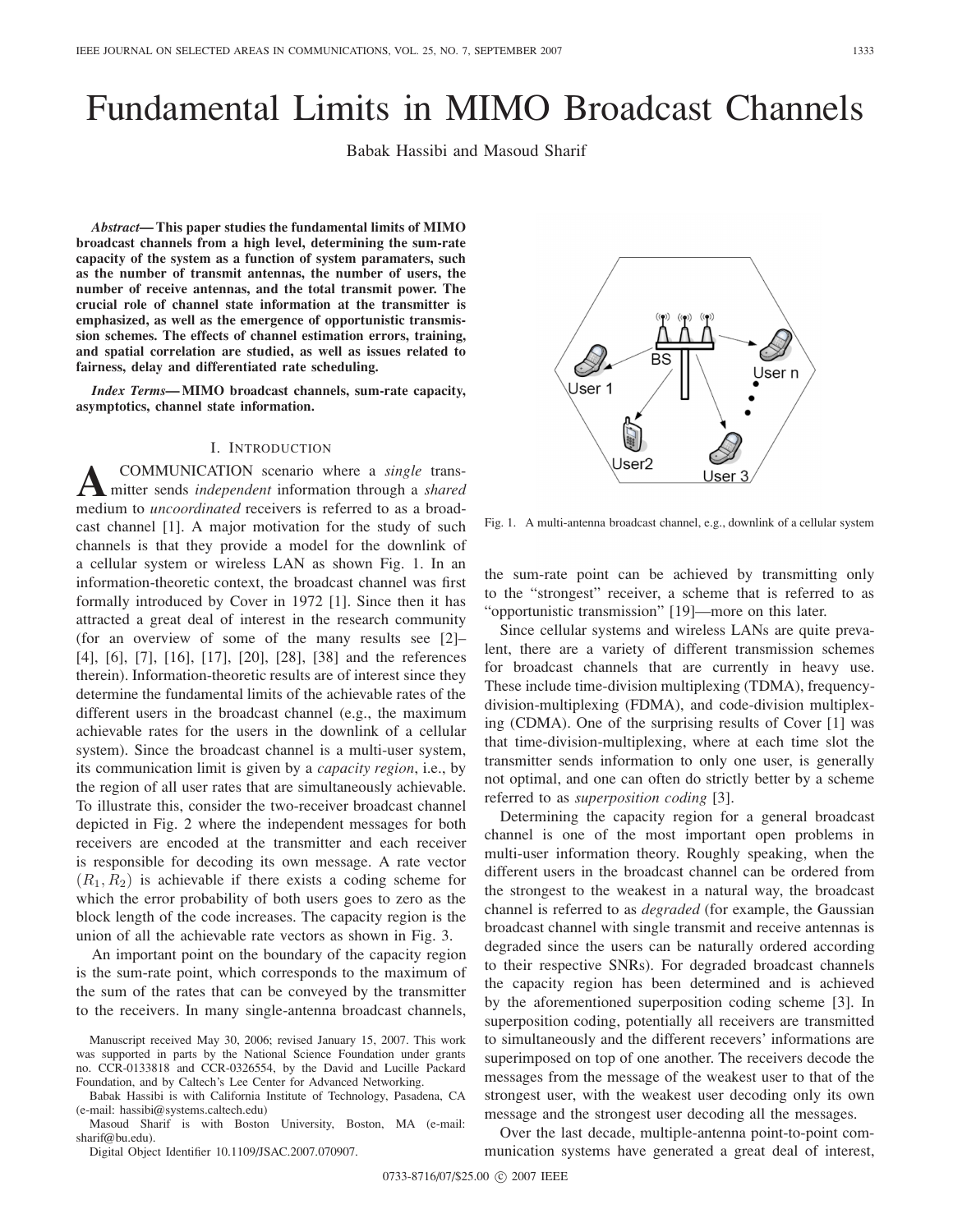

Fig. 2. A two-receiver single antenna broadcast channel

since it has been shown that they are capable of considerably increasing the rate and reliability of a wireless link (see, e.g., [12], [14], [26] and the references therein). Such systems are characterized by a *matrix* channel, where each element of the matrix describes how the signal transmitted from a particular transmit antenna is mapped to the signal received by a corresponding receive antenna. In fact, is has been long known that for such point-to-point systems, if the channel matrix is known to both the transmitter and receiver, then they can jointly diagonalize the channel using unitary operations (essentially through the svd—singular value decomposition of the channel) thereby creating as many parallel channels as the minimum number of trasnmit/receive antennas, and thus increase the capacity of the system by the same factor. What was much more surprising was that the same gains could be essentially realized if only the receiver knows the channel matrix [12], [26] and, in fact, if neither the transmitter nor the receiver knows the channel matrix [27], [29] (provided the channel is block-fading).

With all the proven promise of multiple antenna communication systems in point-to-point channels, it is quite natural to ask what role they can play in multi-user communication problems—one of the most important of which is the broadcast channel. In fact, perhaps the first systematic use of multiple transmit antennas for communications was proposed in the context of the broadcast channel [31]. The idea was to use methods from array signal processing whereby a transmitter with multiple antennas could simultaneously transmit multiple beams each carrying independent information for one of the users, thereby increasing the capacity of the system by the number of beams that could be simultaneously transmitted. In any event, there has been a great deal of interest in both the academic and industrial communities on the use of multiple antennas to increase the capacity of cellular systems.

The information-theoretic study of multiple-input/multipleoutput (MIMO) broadcast channels, where the transmitter and (possibly) the receivers have multiple antennas, is only very recent. In fact, this study has proven to be quite challenging since the MIMO broadcast channel with Gaussian noise falls under the category of non-degraded broadcast channels<sup>1</sup> for which capacity is not generally known. Determining the capacity region for the MIMO broadcast channel has therefore





Fig. 3. The capacity region of a two receiver broadcast channel. The sum-rate capacity—often called throughput—corresponds to the point on the boundary that maximizes the sum of the rates to all the receivers.

been one of the major achievements in information theory in recent years [4]–[7], [34]. Interestingly, it turns out that beamforming which has been traditionally used in MIMO broadcast channels is demonstrably sub-optimal. Furthermore, the capacity region is achieved by using a channel coding technique referred to as *dirty paper coding*—a scheme not unrelated to superposition coding that pre-subtracts the interference from other users and which has its own rich history [8].

The goal of this survey paper is not to describe the developments that led to the characterization of the capacity region of the MIMO broadcast channel, nor to describe dirty paper coding, the duality between broadcast channels and multiple access channels (MAC), etc., but rather to use these results to glean some insight into the fundamental limits of performance of MIMO broadcast channels at a rather high level. We hope that this type of analysis will lead to a more clear understanding of the promises and limitations of using multiple antennas in broadcast channels. Some of the performance limits we are interested in are informationtheoretic; others are not. In particular, we will be interested in the following questions:

- 1) *How does the sum-rate capacity of the MIMO broadcast channel scale with the number of transmit antennas* M*?*<sup>2</sup>
- 2) *How does the sum-rate capacity scale with respect to other system parameters, such as the total transmit power* P*, and the number of receive antennas at the users, say* N*?*
- 3) *What is the effect of user diversity? In other words, how does the sum-rate scale as a function of the number of users in the system* n*?*
- 4) *What is the effect of channel state information, in particular at the transmitter, on the above results? How*

<sup>2</sup>We would like at least a linear scaling in  $M$ , so that doubling the number of transmit antennas, say, (which is essentially a doubling of the cost and complexity of the base station) leads to a doubling of the system throughput.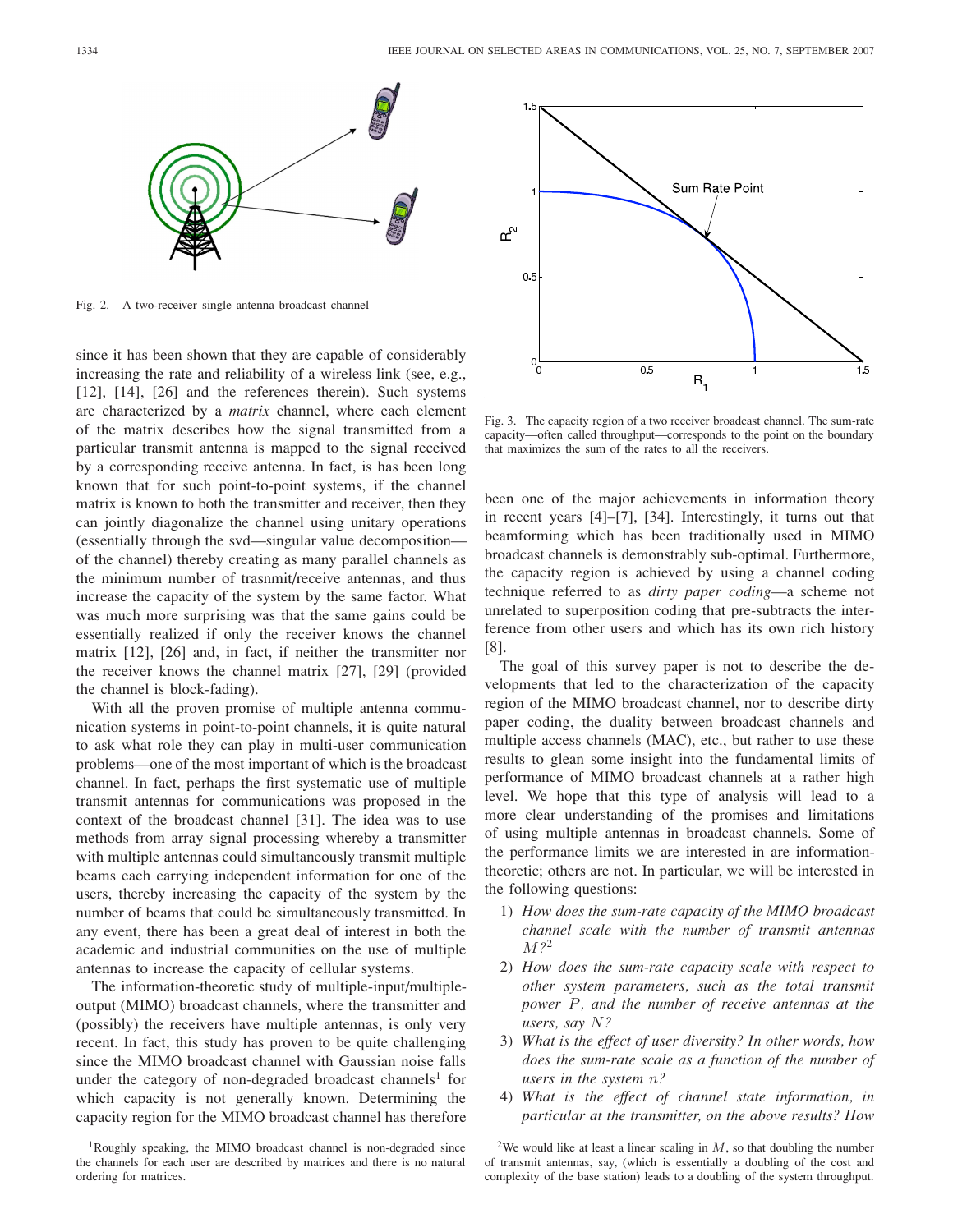*much channel state information is necessary to obtain the gains of the system? What is the effect of using training-based schemes?*

- 5) *What is the effect of channel correlations at the transmitter and how robust is the system compared to idealized models?*
- 6) *What can one say about more network-theoretic notions of the system such as fairness and delay?*
- 7) *How best to perform scheduling when users have different rate requests and what is the loss incurred by allowing for differentiated rates*3?

# II. THE BROADCAST CHANNEL: MODEL AND CAPACITY **RESULTS**

The standard model for the fading Gaussian noise broadcast channel we will consider in this paper is one where the transmitter is equipped with  $M$  antennas and where there are *n* users, each with  $N$  receive antennas.<sup>4</sup> The channels to each user are assumed to be *block fading* with a coherence interval of  $T$ ; in other words, the channels remain constant for  $T$  channel uses after which they change to independent values.<sup>5</sup> Furthermore, a very reasonable assumption is that, over different users, the fading is assumed to be independent. Although wideband channels are of significant practical interest in current and future standards, in this paper, we only consider narrowband fading channels.

Thus, during any coherence interval, the signal to the  $i$ -th user,  $i = 1, 2, \ldots, n$ , can be written as

$$
x_i(t) = \sqrt{P}H_i s(t) + w_i(t), \quad t = 1, \dots, T \tag{1}
$$

where  $x_i(t) \in C^{N \times 1}$  is the vector of received signals at time t and  $H_i \in C^{N \times M}$  is the channel matrix that is constant during the coherence interval.  $w_i(t)$  is spatially and temporally white additive noise whose entries are circularly-symmetric zero-mean unit-variance complex Gaussian random variables  $\mathcal{CN}(0, 1), s(t) \in \mathcal{C}^{M \times 1}$  is the transmit symbol satisfying  $E||s(t)||^2 = 1$  and P is the total transmit power. Throughout the paper, we consider a short-term power constraint implying that the total transmit power per coherence interval is bounded by  $P$ . The distribution of the channel matrix  $H_i$  depends on the fading environment. In the Rayleigh fading case, which is what we shall consider, it is a zero-mean Gaussian random matrix. We shall also often assume that  $H_i$  has iid  $CN(0, 1)$ entries.

We will further make the important assumption that each fading matrix  $H_i$  is known to user i and that *all* fading matrices  $H_i$  are known to the transmitter. This is referred to as having *full channel state information* (CSI) at the transmitter.

# *A. Degraded Broadcast Channels and Superposition Coding*

When there is only a single transmit antenna  $(M = 1)$ , during each coherence interval the users can be ordered according to their SNRs,  $|H_i|^2$ , say,  $|H_1|^2 \geq |H_2|^2 \geq \ldots \geq$ <br> $|H_1|^2$  where  $|H_2|$  is the 2 norm of the vector  $H_1$ . Thus, then  $|H_n|^2$  where  $|H_i|$  is the 2-norm of the vector  $H_i$ . Thus, the system is degraded and the capacity region can be achieved by superposition coding and interference cancellation [1], [3]. The main idea is to divide the transmit signal into  $n$ independent components  $\sqrt{P} s(t) = \sum_{i=1}^{n} \sqrt{P_i} s_i(t)$ , such independent components  $\forall F s(t) = \sum_{i=1}^{\infty} \sqrt{F_i s_i(t)}$ , such that  $\sum_{i=1}^{n} P_i = P$ , and where each  $s_i(t)$  is constructed from an independent Gaussian codebook. Assuming no fading from an independent Gaussian codebook. Assuming no fading and therefore  $H_i$ 's are all fixed, we arrange the powers and rates such that the weakest user can only decode its own message, whereas stronger users can decode their own and all weaker messages. This implies that the following set of rates is achievable

$$
R_1 < \log (1 + P_1 |H_1|^2)
$$
  
\n
$$
R_2 < \log \left(1 + \frac{P_2 |H_2|^2}{1 + P_1 |H_2|^2}\right)
$$
  
\n
$$
\vdots \qquad \vdots
$$
  
\n
$$
R_n < \log \left(1 + \frac{P_n |H_n|^2}{1 + \sum_{i=1}^{n-1} P_i |H_n|^2}\right)
$$

Of course, with fading the problem is a bit more complicated since fading makes the ordering random. In this case, using coding over arbitrary large block lengths and adapting to the fading states on a block by block basis, one can obtain the ergodic capacity region averaged over all the fading states [16]. It is possible to give a simple expression for the (ergodic) sum-rate capacity as follows.

$$
\sum_{i=1}^{n} R_i \le C_{sum} = E \max_{P_i \ge 0, \sum_{i=1}^{n} P_i = P} \log(1 + P_i |H_i|^2),
$$
  
=  $E \log(1 + P \max_{1 \le i \le n} |H_i|^2)$  (2)

where the expectation is over the fading channels  $H_i$ . It is thus clear that the scheme that maximizes the sum rate is the one that, during each coherence interval, transmits only to the user with the best SNR (i.e., only one of the  $P_i$ 's is nonzero). This is referred to as opportunistic transmission.

# *B. Non-degraded Broadcast Channels and Dirty Paper Coding*

As mentioned earlier, MIMO broadcast channels are not degraded and so superposition coding does not apply. There is, however, a dual coding scheme that can be used. Note that the interference at each receiver, due to the signals intended for the other receivers, is known at the transmitter (since the transmitter is generating all the signals and knows all the channel matrices). Therefore the transmitter can potentially pre-subtract all the interference. The problem is that it may not be possible to do so without violating the power constraint.

In a surprising result in 1983, Costa [8] showed that when the noise and interference are Gaussian, a scheme called *dirty paper coding* achieves a capacity which is the same as if the interference does not exist. In particular, the interference can be pre-subtracted at the transmitter without any average

<sup>&</sup>lt;sup>3</sup>Giving differentiated rates to users implies operating at non-symmetric boundary points of the capacity region.

<sup>&</sup>lt;sup>4</sup>It is possible to extend all the results mentioned to the case where each user  $i$  has  $N_i$  receive antennas. However, for simplicity, we shall not do so here. Moreover, from a practical point of view we shall also most often consider the case  $N = 1$ , i.e., the users are equipped only with a single receive antenna.

<sup>5</sup>We should remark that, although the assumption of a constant channel for  $T$  channel uses is often critical, the requirement that the channels vary independently from one coherence interval to the next is not.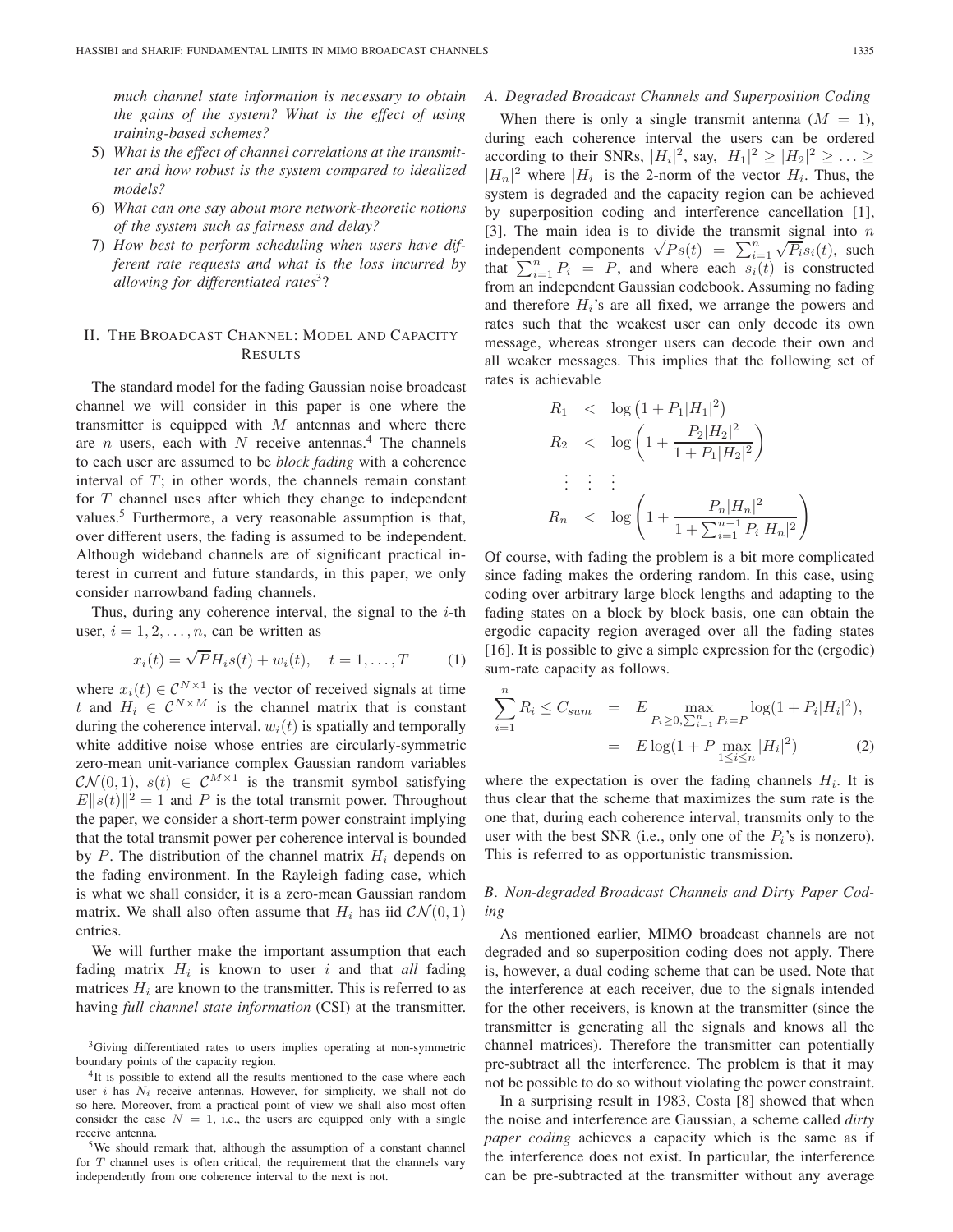transmit power penalty. In fact, it is not hard to convince oneself that dirty paper coding provides an alternative to superposition for achieving the rate region of the degraded broadcast channel mentioned earlier.

The idea of pre-canceling the interference at the transmitter can also be applied to non-degraded broadcast channels such as the MIMO Gaussian broadcast channel. In fact, dirty paper coding has been extended to the vector case encountered in MIMO broadcast channels to subtract the multiuser interference without incurring a power penalty. The question is whether the capacity region is achieved with this scheme.

Caire and Shamai [4] showed that dirty paper coding does indeed achieve the sum-rate capacity of the MIMO broadcast channel with two users. Subsequent researchers then proved that dirty paper coding achieves the sum-rate capacity of MIMO Gaussian broadcast channels with any number of users [5] [7] [6]. In particular, it has been shown that the sumrate capacity of a system with  $n$  users and with an average power constraint P, is given by (3) where the  $P_i$  are  $M \times M$ positive semi-definite matrices that satisfy the power constraint  $\sum_{i=1}^{n}$  tr $P_i = P$  and the expectation is over the fading channel<br>matrices  $H_i$ . Expressions for the canacity region achieved by matrices H*i*. Expressions for the capacity region achieved by dirty paper coding can also be given; however, since they are a bit more involved we omit them here and refer the interested reader to [20] for the details. Finally, it was recently shown by Weingarten et al. [34] that dirty paper coding does indeed achieve the entire capacity region, thus bringing closure to this issue.

#### *C. Computational Issues*

It has beem shown by Jindal et al. [20] that the sumrate capacity of the broadcast channel is equal to the sumrate capacity of a so-called multiple access channel (MAC) with the same total average power constraint. More generally, the capacity region of the MIMO broadcast is the dual of that of the multiple access channel. This duality can greatly simplify the power allocation computation for the MIMO broadcast channel as the capacity region of the multiple access channel (MAC) is much easier to compute [41] (it involves simple convex optimization and some elements of matroid theory). For instance, in order to obtain the power allocation corresponding to any point on the boundary of the capacity region of the broadcast channel, we can alternatively solve its dual MAC problem and use a simple linear transformation to relate its solution to that of the broadcast channel (see [20] [49] [25]). In fact, the sum rate capacity formula (3) can be found in this way.

The optimization step in (3) can be numerically performed since it is a convex optimization problem [24]; however, it can become cumbersome if the problem dimension, especially  $n$ , gets large. Of course, an explicit solution is out of the question. For this reason, explicit computation of the expectation cannot be done and the expression for C*sum* needs to be estimated using some form of a Monte Carlo method. Therefore, as it stands, (3) gives little insight into how the throughput scales with the various system parameters, and how it depends on things like channel state information, antenna correlation, etc. This is what we now turn to.

## III. SCALING LAWS FOR THE SUM-RATE CAPACITY

In order to get some perpsective on scaling laws for the MIMO broadcast channel, it will be useful to begin by reviewing the scaling laws that are obtained for point-to-point MIMO channels.

# *A. The Point-to-Point Case*

It turns out that in a point-to-point link with  $M$  transmit antennas and N receive antennas, assuming that the environment has rich scattering, the channel capacity is not very sensitive to channel knowledge at the transmitter and/or receiver. In fact,

1) If both the transmitter and receiver know the channel:

$$
C = \min(M, N) \log P + O(1),\tag{4}
$$

where  $O(1)$  represents terms that do not increase with increasing the power  $P$ . This result is perhaps not surprising given that, with perfect CSI, the transmitter and receiver can jointly diagonalize the channel (using the singular-value-decomposition) thereby opening up  $min(M, N)$  parallel channels.

2) If the receiver only knows the channel [12], [26]:

$$
C = \min(M, N) \log P + O(1). \tag{5}
$$

This result is more surprising since, even though the channel cannot be explicitly diagonalized, the capacity scales as the capacity of  $min(M, N)$  parallel channels. So-called coherent *space-time codes* are often used to approach capacity in such systems.

3) If neither the transmitter nor receiver knows the channel [27], [29]

$$
C = \min(M, N) \left( 1 - \frac{\min(M, N)}{T} \right) \log P + O(1),\tag{6}
$$

where, as before,  $T$  is the coherence interval of the channel. Thus, the capacity scales "almost" linearly in  $min(M, N)$ . The loss factor  $\frac{min(M, N)}{T}$  can be interpreted as the loss incurred by having to "learn" the channel at the receiver (see e.g., [30]). In such cases, capacity can be approached using a combination of training symbols and coherent space-time codes, or using so-called *noncoherent* space-time codes [13].

# *B. The Broadcast Case*

In point-to-point multi-antenna systems the throughput scaling is equivalent to the *multiplexing gain* defined as  $\lim_{P\to\infty} \frac{C}{\log P}$ . However, in the multi-user setting two different throughput scaling laws can be envisioned ent throughput scaling laws can be envisioned.

*1) Large Power Regime:* Consider the downlink cellular system of Section II and assume that the channels to all  $n$ users are known at the transmitter. Then for fixed  $M$  and  $n$ , we have

$$
\lim_{P \to \infty} \frac{C_{sum}}{\log P} = \min(M, \max(N, n)),\tag{7}
$$

where, as before, C*sum* refers to the maximum possible sum of the rates to all *n* users  $[10] [53] [39] [42] [11]$ .

This is essentially an encouraging result since it says that, with full CSI at the transmitter, the high SNR capacity of the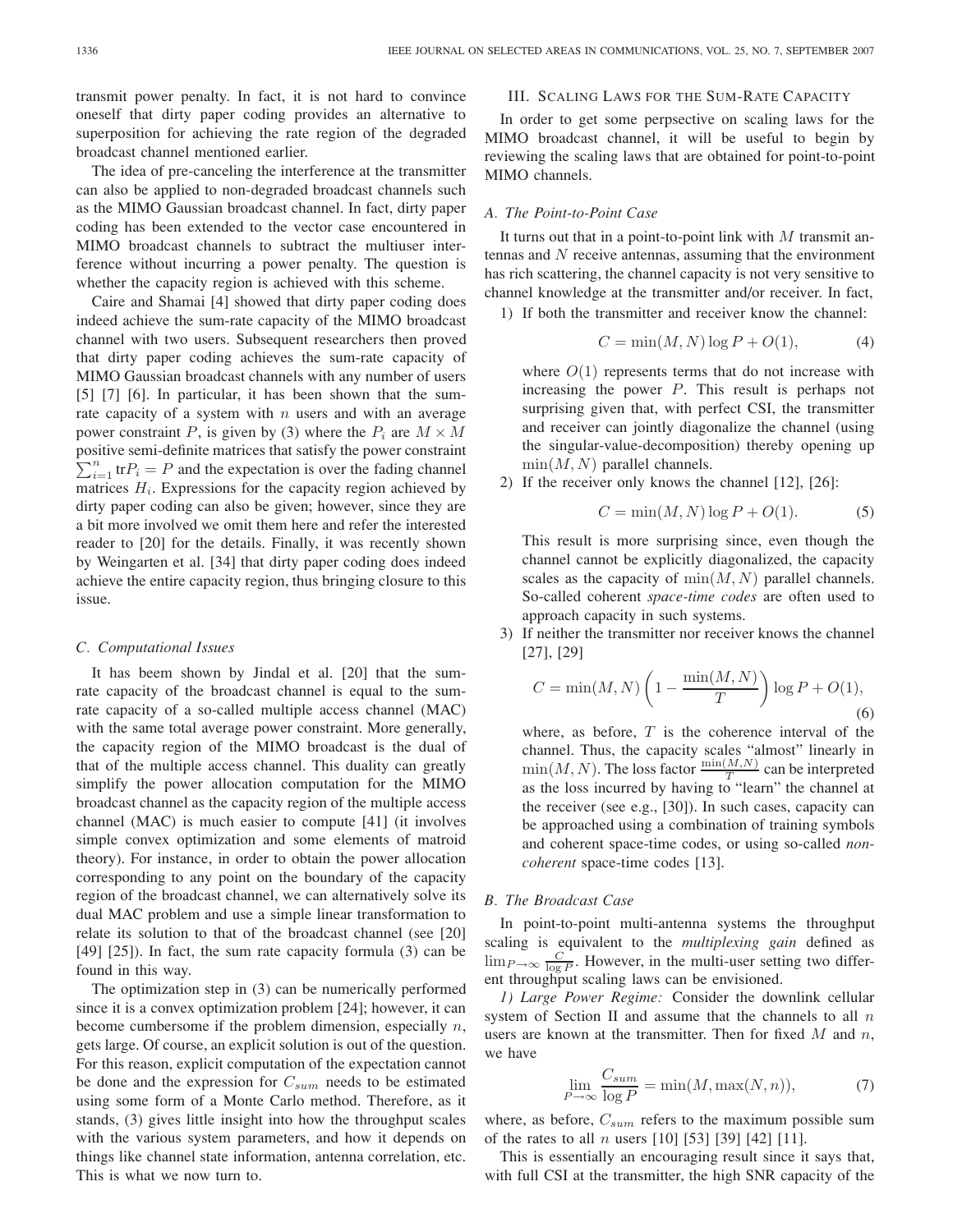$$
\sum_{i=1}^{n} R_i \le C_{sum} = E \max_{P_i \ge 0, \sum_{i=1}^{n} tr(P_i) \le P} \log \det \left( I_M + \sum_{i=1}^{n} H_i^* P_i H_i \right)
$$
(3)

system increases linearly in the number of transmit antennas at the base station (provided  $n>M$ , which is a very reasonable assumption). Note, further that when  $n > M$ , the number of receive antennas per user  $N$  has no role in the scaling law.

*2) Large Number of Users Regime:* Here now we let M and  $P$  be constant and let the number of users  $n$  grow. Again, assuming full CSI at the transmitters and receiver, for fixed  $M$  and  $P$  we have [18]

$$
\lim_{n \to \infty} \frac{C_{sum}}{\log \log n} = M. \tag{8}
$$

The multiplexing gain obtained in (8) can be attributed to the *multi-user diversity* of the system. The fact that the scaling with respect to the number of users is doubly-logarithmic (as opposed to logarithmic for the power  $P$ ) is due to the tail of the Rayleigh distribution. It is worth mentioning that a channel distribution with a different behavior in the tail, such as more practical models with bounded support, would lead to a different scaling law. This multiuser gain will be better understood when we discuss opportunistic transmission below.

*3) Discussion:* The above are clearly two very different regimes. We argue that, from a practical perspective, the latter regime may be more interesting. There are three reasons that come to mind.

- 1) Many practical systems operate with a large number of per-cell users  $(n \text{ could be in the hundreds, whereas } M)$ may be no more than two, three or four).
- 2) Significant rates can be obtained even at low to moderate transmit powers P.
- 3) The first gain requires channel knowledge with very high fidelity at the transmitter (indeed a fidelity that grows with the transmit power) [50], whereas—as we shall see below—the latter requires very little CSI (channel state information).

Another interesting fact is that the number of receive antennas N plays very little role in the sum-rate capacity of the downlink of the cellular system (a result which is in stark contrast to the point-to-point case). In fact, we can give a tighter result on the sum-rate, which explicitly involves  $N$ , as follows: for fixed  $P$  and  $M$ 

$$
C_{sum} = M \log \log n + M \log \frac{P \log N}{M} + o(1), \qquad (9)
$$

where  $o(1)$  represents terms that vanish as n grows [51] (see also [42] [39]).

The above expression shows also the constant (with respect to  $n$ ) term in the capacity. It correctly identifies the growth rate in  $P$  as  $M \log P$ . However, the capacity grows only doubly logarithmic in N. Thus, as far as the sum-rate is concerned, adding receive antennas at the users is not really beneficial.

Finally, we should note that an expansion similar to (9) which correctly identifies the next highest term of the sumrate in terms of the power (rather than the number of users) has not yet been obtained. However, some progress towards this end has been reported in [53] (see also [54]).

*4) Capacity Scaling with No CSI:* At the other extreme, we may assume that the transmitter has no channel state information of the channel matrices  $H_i$ . Therefore the users are indistinguishable to the transmitter implying that each user should be able to decode all messages. The capacity region of this channel, in its most generality, has yet to be solved [15], [46].

However, when the channels are all identically and independently Rayleigh distributed, then the channel is ergodically degraded and hence a time-division transmission is optimal [15]. Furthermore, it can be shown

1) For fixed  $M$  and  $n$ :

$$
\lim_{P \to \infty} \frac{C_{sum}}{\log P} = \min(M, N). \tag{10}
$$

2) For fixed  $P$  and  $M$ :

$$
\lim_{n \to \infty} \frac{C_{sum}}{\log \log n} = 0.
$$
\n(11)

Thus, with no CSI at the transmitter, the high SNR performance of the system is essentially that of a point-to-point multi-antenna system. However, the multi-user gain of the system is zero since the transmitter has no knowledge of the user fading channels to exploit them. In fact, the optimal scheme here is to transmit to one user at a time.

In conclusion, unlike the point-to-point case, lack of channel knowledge at the transmitter signicantly reduces the sum rate of the system.

## IV. PARTIAL CHANNEL STATE INFORMATION

We see a large gap between the achievable rates when full CSI is assumed at the transmitter compared to when no CSI is available. In practice, the assumption of full CSI at the transmitter may be problematic, especially when all or either of  $M$ ,  $N$  and  $n$  are large. CSI at the transmitter generally requires a reverse channel for the users to feed back their estimates of the channel matrices H*<sup>i</sup> after* they have estimated them from the transmission of pilot symbols. When the  $M$ ,  $N$ , and, especially,  $n$  are large this is a lot of channel information and so the resulting system overhead to achieve CSI at the transmitter may be unacceptably high. This is further exacerbated when the users are highly mobile so that the channel conditions change rapidly and training symbols need to be sent more frequently.

Another issue has to do with the implementation aspects of the optimal dirty paper coding scheme. In its exact form, DPC requires performing vector quantizations of large dimensions at both the transmitter and receiver, a task that may not be computationally feasible in practice. More practical, though suboptimal, implementations have been reported in [35] [36] [37], where implementation aspects of dirty paper coding has been considered. In principle all these schemes require perfect CSI at the transmitter and it is not clear how sensitive they are to the inevitable imperfections of the channel knowledge.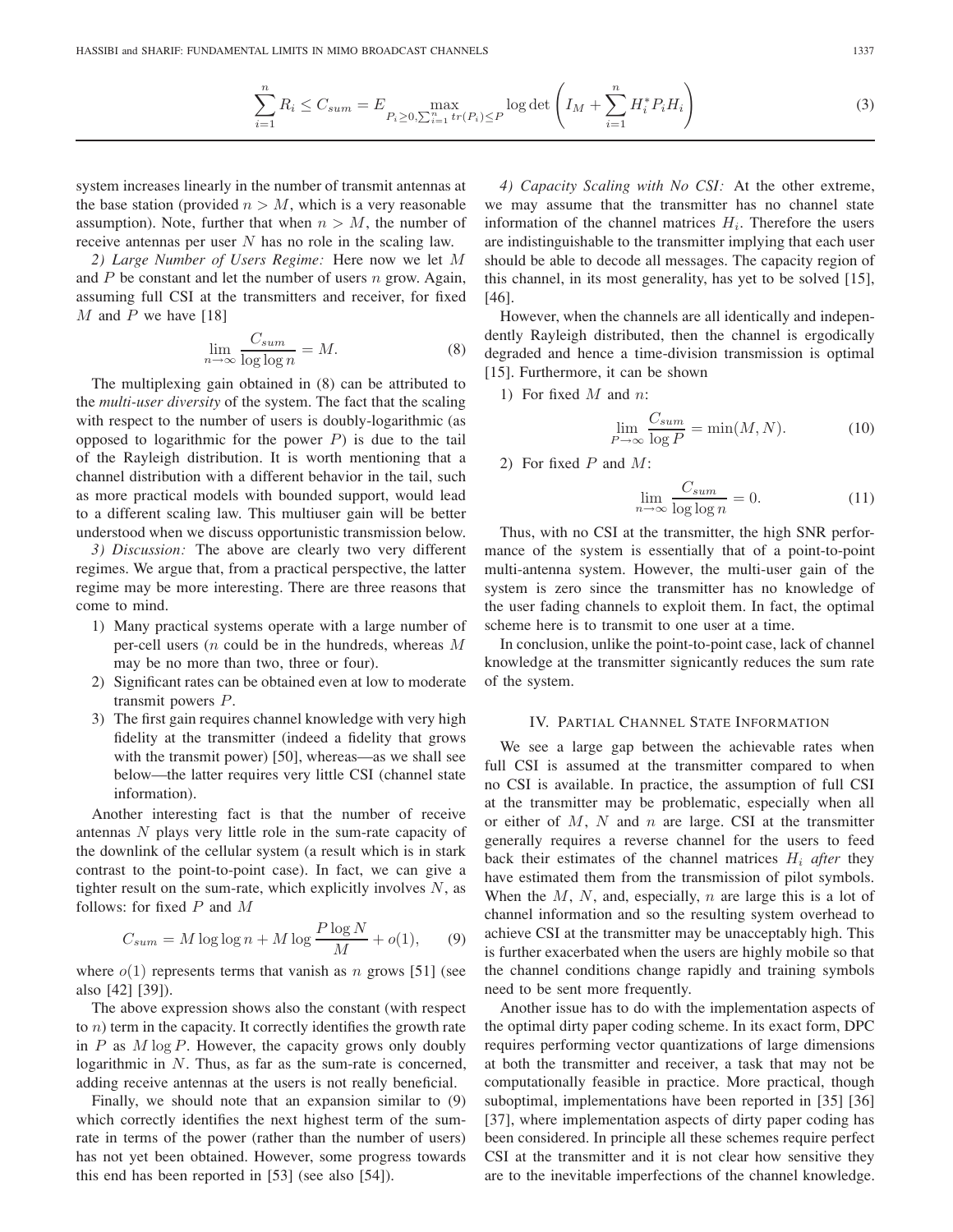It is also worthwhile mentioning that beamforming has been traditionally used for the downlink scheduling in MIMO broadcast systems as a heuristic method to minimize the multiuser interference in the system. In this scheme the information for the different users are modulated onto different beams where the beams and their corresponding powers are optimized to minimize the interference [47] [44]. Such beamforming schemes also require full CSI at the transmitter, although there is evidence that they may be less sensitive to channel estimation errors. Although sub-optimal, it can be shown that the sum-rate of certain types of beamforming is quite close to that of dirty paper coding in some asymptotic regimes—see also below.

Since lack of CSI at the transmitter results in large rate hits, whereas obtaining perfect CSI may be infeasible, it is important to identify the amount of partial CSI that allows one to achieve most of the promised capacity gains of the MIMO broadcast system. In fact, several such schemes have been proposed, e.g., [52] [40] [45]. In what follows, we shall describe one such scheme.

# *A. Opportunistic Transmission*

It will be worthwhile to first consider the SISO (singleinput/single-output) broadcast channel where  $M = N = 1$ . In this case, the sum-rate capacity formula of (3) specializes to

$$
\sum_{i=1}^{n} R_i \le C_{sum} = E \max_{p_i \ge 0, \sum_{i=1}^{n} p_i \le P} \log \left( 1 + \sum_{i=1}^{n} p_i |h_i|^2 \right),\tag{12}
$$

where we have used lower case  $p_i$  and  $h_i$  to emphasize that the quantities are scalar. It is quite clear from (12) that the sum-rate is achieved when  $p_i = P$  for the strongest user (the one for which  $|h_i|^2$  is largest) and  $p_i = 0$  otherwise. In other words, the sum-rate is achieved by transmitting only to the strongest user in each coherence interval. Such a scheme is referred to as *opportunistic* transmission, since the channel variations among the users are exploited and viewed as opportunities. In this case, it is straightforward to see that

$$
\sum_{i=1}^{n} R_i \le C_{sum} = E \log \left( 1 + P \max_{i=1,\dots,n} |h_i|^2 \right). \tag{13}
$$

Exploiting the random channel gains to each user so that the system operates as the "best" of all  $n$  channels is often referred to as exploiting *multi-user diversity*. In the case under consideration, where the channels to all the users are iid Rayleigh fading, one can actually quantify the multi-user gain. In this case, the  $|h_i|^2$  are all iid exponential random variables with unit mean and simple extremal theory shows that for large  $n$  the maximum of  $n$  such random variables behaves as  $\log n$  with high probability. Thus, for large n, we have

$$
C_{sum} = \log P \log n + o(1),\tag{14}
$$

which explains the  $\log \log n$  nature of the multi-user gain encountered earlier—in effect, transmitting to the strongest user results in a  $\log n$ -fold increase in the SNR and therefore a  $\log \log n$ -fold increase in the rate.

# *B. Opportunistic Random Beamforming*

One may attempt the above opportunistic transmission scheme for the MIMO broadcast channel. The problem is that if we transmit only to the "best" user we cannot hope to obtain an M-fold increase in the capacity. To do so, one needs to simultaneously transmit to  $M$  users. While in the MIMO case it is not clear what "best" means, one possibility is to perform *zero-forcing beamforming* in which the transmitter simultaneously sends information to  $M$  users without generating any interference. It is not difficult to show that such a scheme is order optimal, in the sense that it achieves the full multiplexing gain of the MIMO broadcast channel [47] [44].

The drawback is that zero-forcing beamforming also requires perfect CSI. We now briefly describe a simple scheme that achieves most of the broadcast sum-rate in the large  $n$ regime, yet requires very little CSI at the transmitter. The idea is based on transmitting M *random* beams and exploiting multi-user diversity. The details are described in [18] (a similar construction, albeit with little analysis, appears in the appendix of [38]).

Basically, during any coherence interval the transmitter chooses M random orthonormal vectors  $\phi_m \in \mathcal{C}^{M \times 1}$  according to an isotropic distribution and then transmits the vector

$$
s(t) = \sum_{m=1}^{M} \phi_m s_m(t),
$$
\n(15)

where each  $s_m(t)$  is a scalar signal intended for one of the users. Assuming the users know their own channel coefficients (a much more reasonable assumption than the transmitter knowing *all* the channel gains to the different users), each user can compute its signal-to-interference-plus-noise-ratio (SINR) for every beam as

$$
\text{SINR}_{m,i} = \frac{|H_i \phi_m|^2}{\frac{M}{P} + \sum_{l \neq m} |H_i \phi_l|^2}.
$$
 (16)

If each user (or, in fact, only those users who have favorable SINRs) feeds back its best SINR and corresponding beam index to the transmitter, the transmitter can assign each beam to the user that has the best SINR for that beam. In this way, the multi-user diversity of the system can be exploited. (This is the jist of the idea—for more details see [18].)

If one refers to the sum-rate of this scheme by C*ob* then it can be shown that [51]

$$
\lim_{n \to \infty} (C_{ob} - C_{sum}) = 0.
$$
 (17)

Thus, asymptotically, opportunistic random beamforming has no loss compared to a scheme that has full CSI at the transmitter. The main reason is that when the number of users is large, there exists almost surely a user well-aligned to each beam, yet, with very little interference from other beams, so that the resulting SINR would be quite favorable. However, this fails if the number of users is not too large. One can give a more precise characterization of this, in the sense that the number of antennas should be no more than  $O(\log n)$ . In other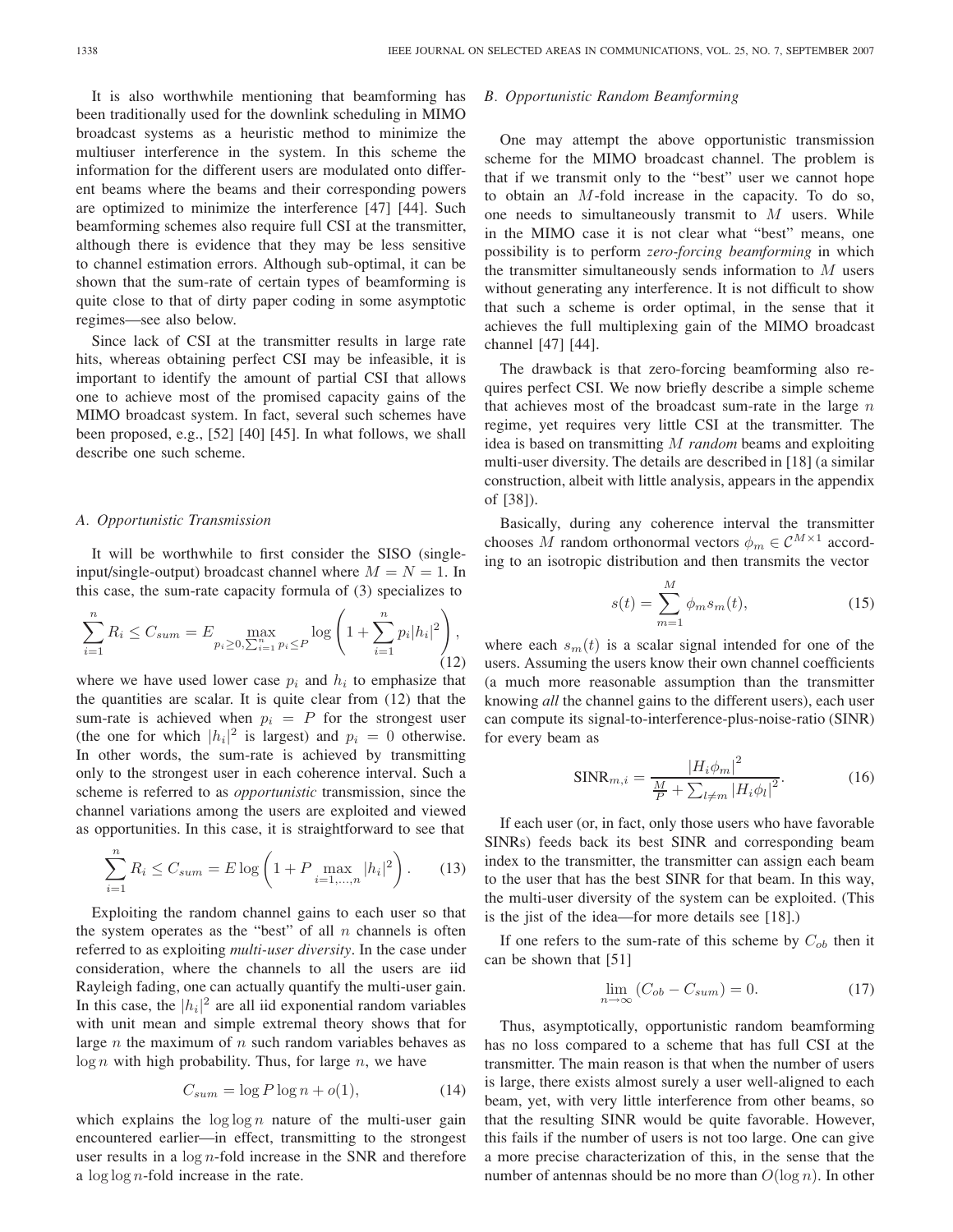words,

$$
\text{if} \quad \frac{M}{\log n} = c_1 > 0 \quad \text{then} \quad \frac{C_{sum}}{M} = c_2 > 0 \quad (18)
$$

where  $c_1$  and  $c_2$  and are two positive constants independent of n. Whereas,

if 
$$
\frac{M}{\log n} = \infty
$$
 then  $\frac{C_{sum}}{M} = 0.$  (19)

On the other hand,

$$
\lim_{P \to \infty} \frac{C_{ob}}{\log P} = 0.
$$
\n(20)

In other words, opportunistic random beamforing is highly sub-optimal in the large  $P$  regime. The reason is that opportunistic beamforming is interference dominated and so the sum-rate does not scale with the logarithm of the power. (In fact, to obtain the multiplexing gain of  $M$  at high power requires essentially eliminating the interference, such as is done by a zero-forcing solution [44].)

## *C. Channel Estimation Error*

As mentioned earlier, while dirty paper coding is the optimal transmission scheme for the Gaussian MIMO broadcast channel, it requires perfect knowledge of the channel state information for all the users. In practice, channel estimation errors are inevitable and so it is interesting to study their effect on the achievable rate region. An inner bound on the achievable rate region can be found by treating the channel estimation error as noise [23], [43], [50]. (This is similar to the approach taken for point-to-point MIMO channels in [30].)

We model the channel matrix of the *i*'th user by  $H_i$  where each entry of  $H_i$  is an independent circularly symmetric complex Gaussian random variable with mean zero and variance one. Each user estimates the channel as  $H_i$  which consists of independent columns, each of which is a circularly symmetric complex Gaussian random vector with covariance A. Note that we will assume that  $H_i - \hat{H}_i$  is uncorrelated with the estimate  $H_i$ , which means that we are using MMSE (minimum meansquare-error) estimation.

For a large number of users, we can determine a lower bound on the sum-rate with estimation errors as in (21), where  $o(1)$  goes to zero as n grows [43]. Eq. (21) suggests that as long as the estimation error covariance is fixed (does not scale with  $n$ ), one gets the same multi-user multiplexing gain as if there is no estimation error; however, there is a constant rate penalty which is a function of the covariance matrix of the estimation error.

It is perhaps more important to note that if  $A$  is fixed, in the high power regime the achievable sum-rate will not scale with  $P$  (see also [50]). In this regime, the performance of opportunistic random beamforming is also sensitive to the errors in the SINR due to channel estimation, channel feedback delay, and quantization errors [23], [45].

#### *D. Training-Based Schemes*

The result mentioned so far is based on a given estimation error covariance. To estimate the channel, a training phase is often required in which some portion of the transmission time and and some fraction of the power is devoted to sending training signals. There is a clear trade off between the achievable sum-rate and the duration of the training interval. The longer the training interval, the more accurate the channel estimates and the higher the achievable rate; however, the longer the training interval, the less time we have to transmit the actual data.

One can optimize the parameters in the training-based schemes (i.e., the training interval length and power devoted to training) to optimize the resulting achieavable sum-rate. A lower bound on the sum-rate using training can be obtained as [43]

$$
C_{sum,train} \ge \min(M, \max(N, n)) \left(1 - \frac{M}{T}\right) \log P + O(1),\tag{22}
$$

for large  $P$  and where  $T$  is the coherence interval of the channel. This result shows that, if the coherence interval is long enough, training-based schemes can achieve almost all of the sum-rate of the MIMO broadcast channel. It should be also mentioned that the result of (22) requires the channel remain unchanged for  $T$  transmissions. However, an actual fading channel may change continuously and could result in different asymptotic behaviors in high SNR [56].

## V. SPATIAL CHANNEL CORRELATION

So far we have assumed that the entries of the channel matrix are iid. In practice, due to local scatterers around the transmittter and/or user, if the antennas are not spaced far enough, the entries of the channel matrix will be correlated. In what follows, for simplicity, we shall assume that  $N = 1$  and so will consider only correlation at the transmitter antennas.

Since the local scatterers at the transmitter cause the correlation, it is very reasonable to assume that the channel vectors  $H_i$  all have the same nonsingular covariance matrix  $R$  such that  $tr(\mathcal{R}) = M$ . In this case, the sum-rate can be shown to be [48]

$$
C_{sum} = M \log \log n + M \log \frac{P}{M} + M \log \sqrt[M]{\det \mathcal{R}} + o(1),
$$
\n(23)

for large  $n$ . Comparing (9) with (23), we observe that spatial correlation does degrade the sum-rate capacity. The sum-rate loss is the logarithm of the Geometric mean of the eigenvalues of the covariance matrix.

In the presence of spatial fading several types of random opportunistic beamforming are possible. One is to use channel pre-whitening followed by opportunistic random bemaforming. In this case, instead of using the  $M \times M$  random unitary beamforming matrix  $\Phi = [\phi_1 \dots \phi_M]$ , we use  $\sqrt{\alpha} \mathcal{R}^{-1/2} \Phi$ where  $\alpha$  is a constant to make sure that the average transmit power constraint is satisfied and  $\mathcal{R}^{-1/2}$  is the inverse of the square-root of  $R$ . It is then quite straightforward to show that the sum-rate of this scheme scales as,

$$
E(C_{ob-w}) = M \log \log n + M \log \frac{P}{M} - M \log \frac{tr(\mathcal{R}^{-1})}{M} + o(1),
$$
\n(24)

for large  $n$ . This implies that the sum-rate loss is the logarithm of harmonic mean of the eigenvalues of the covariance matrix R. Thus, this scheme is suboptimal.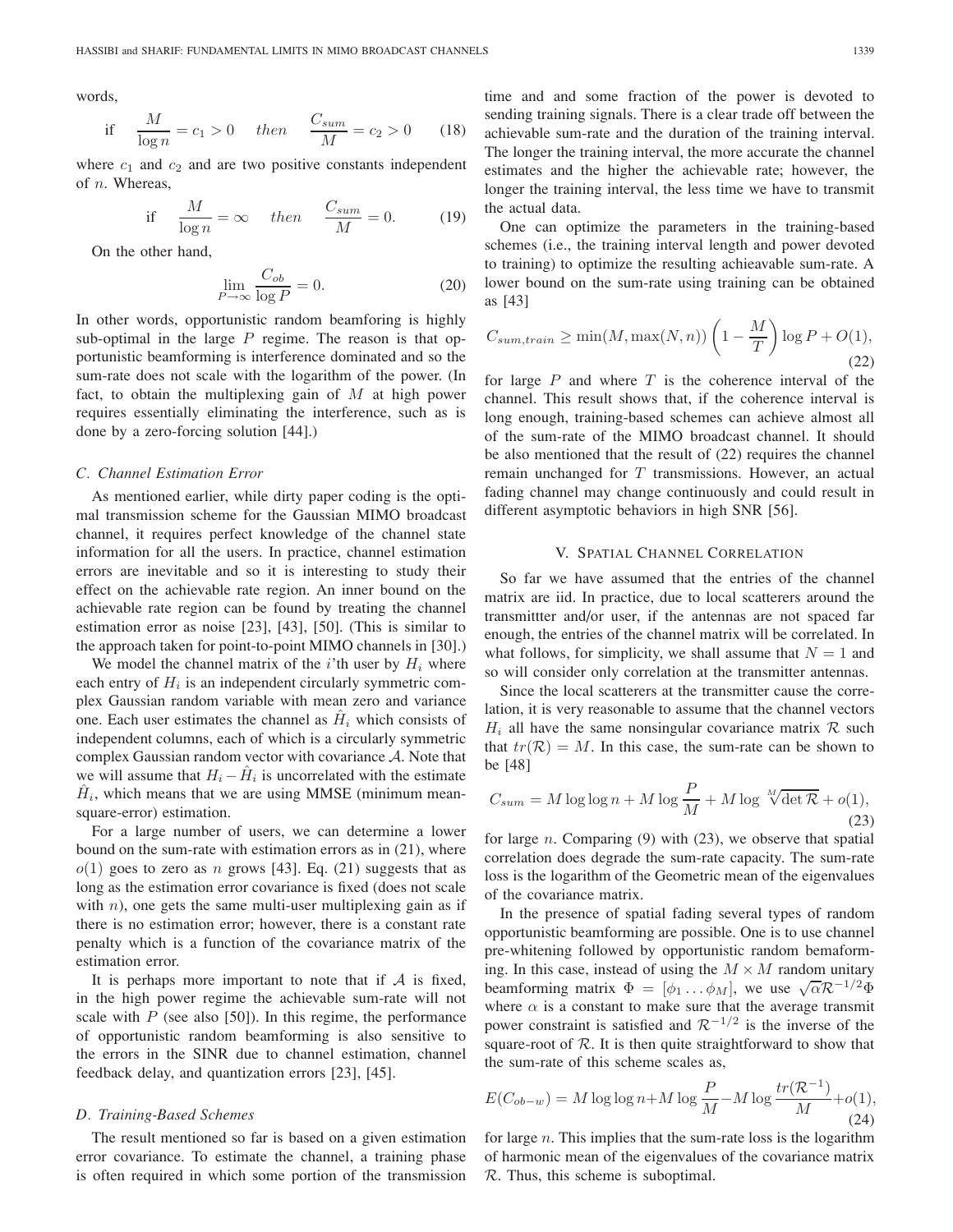$$
C_{sum,err} \ge M \log \log nN + M \log \frac{P}{M} + \log \det(I - A) - \log \det(I + P A) + o(1)
$$
\n(21)



Fig. 4. Sum-rate loss vesus the correlation factor for a system using random beamforming (RBF) with two transmit antennas and  $n = 100$ .

A generalization of channel pre-whitening is to use a general precoding matrix K instead of  $\mathcal{R}^{-1/2}$  prior to beamfoming. Judicious choice of  $K$  generally outperforms channel pre-whitening. The scaling law of the sum-rate is complicated and given in [48].

Fig. 4 compares the sum-rate loss of different schemes as a function of the correlation strength of the channel. We consider a broadcast channel with two transmit antennas, i.e.,  $M = 2$ , and  $n = 100$  users with spatial correlation matrix of

$$
\begin{bmatrix} 1 & \alpha \\ \alpha & 1 \end{bmatrix} \tag{25}
$$

where  $\alpha$  is the correlation factor. Fig. 5 also shows the sumrate versus the number of users in a system with  $\alpha = 0.5$  and  $P = 10$  and compares it with sum-rate without correlation. It is clear that the sum-rate loss at  $\alpha = 0.5$  is about 5 percent.

Determining the sum-rate loss in the presence of spatial correlation in the high power regime is an interesting open issue.

### VI. FAIRNESS AND DELAY

The sum rate capacities computed in the previous sections were often obtained by opportunistic transmission, i.e., the transmitter transmits to the user(s) with the best channel condition(s). While this can be optimal for throughput, it will inevitably lead to unfairness in the system as users with poor channel conditions may incur large delays. See for example [32], [38], [45] for the analysis of fairness in broadcast channels

## *A. Long Term Fairness*

The issue is much more pronounced when the system is heterogenous, in the sense that the users have different average



Fig. 5. Sum-rate versus the number of users in a system using random beamforming (RBF) with  $M = 2$  and  $\alpha = 0.5$ 



Fig. 6.  $M = N = 1$ ,  $n = 100$ , SNR 4-40 (6-16db), 25000 runs of opportunistic transmission.

SNRs<sup>6</sup> as a result of some users being closer to the base station and some users being further away. In fact, this is what is most often encountered in practice. It is very easy to see that in this case opportunistic transmission (though throughput optimal) can be quite unfair. To this end, consider the setting of Fig. 6 which represents a broadcast channel with  $M = N = 1$  and  $n = 100$  users whose SNRs vary from 4 to 40 (equivalently, 6 to 16 db). As can be seen after 25,000 coherence intervals the opportunistic transmission transmits mostly to the stronger users and very rarely to the weaker ones.

The situation, however, can be quite different in the MIMO case. Here if we use opportunistic random beamforming it can

<sup>6</sup>Averaging here is done over all channel realizations.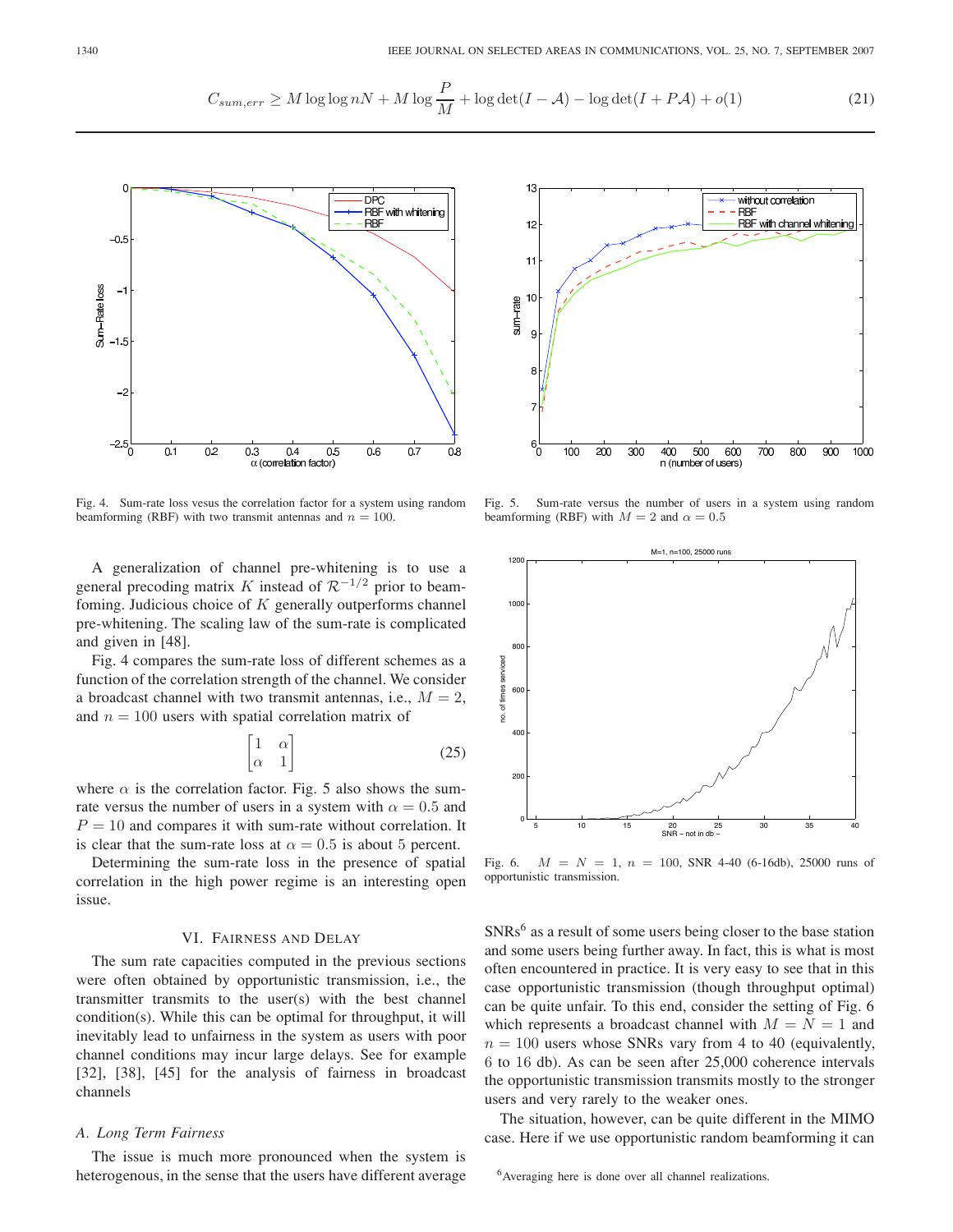$$
P(\text{choosing user with SNR}_{min}) \ge \frac{M}{n} e^{-\left(\frac{1}{SNR_{min}} - \frac{1}{SNR_{max}}\right) \left(e^{\frac{\log n}{M}} - 1\right)}\tag{26}
$$



Fig. 7.  $M = 5$ ,  $n = 100$ , SNR 4-40 (6-16db), 20,000 runs.

be shown that the probability of transmitting to the user with the "worst" channel condition is as in (26), where SNR*max* and SNR*min* are the maximum and minimum SNRs in the system [55]. Clearly, if  $M \gg \log n$ , the above probability will approach  $\frac{M}{n}$  which means that the system will be fair. The problem, in view of (19) is that the throughput now will be small.

The above analysis shows that a very reasonable operating point for the opportunistic random beamforming that yields high rates and fair transmission is to have  $M = \alpha \log n$ transmit antennas, for some fixed and reasonably-sized  $\alpha \approx 1$ . Thus, consider Fig. 7, which is the same setting as Fig. 6 except that we have  $M = 5 \approx \log 100$  transmit antennas. As can be seen, the system is remarkably fair, with the different users being transmitted to with almost equal probability. The total sum-rate of the system is almost 5 times that of the SISO system of Fig. 6.

#### *B. Short Term Fairness and Delay*

For homogenous systems (where the distributions of the channels of all the users are identical) oportunistic transmission is *long-term fair*, meaning that eventually all users will be transmitted to equally. However, it may not be *short-term fair*, meaning that it may take a long time until all users are transmitted to equally and the system behaves fairly. This short-term fairness is essentially related to the question of delay.

To formalize the idea and to obtain some explicit results, assume that transmission over each coherence interval is packetized (i.e., consists of a single packet). Thus, during any coherence interval only  $M$  packets are transmitted to M users (one packet per user). Further assume that all the channels change to independent values after each coherence interval. We will define the delay of the system as  $D_{m,n}$ ,

the number of channel uses it takes until all  $n$  users have successfully received  $m$  packets. Clearly, one delay optimal scheme would be round-robin scheduling which clearly incurs a delay of  $D_{m,n} = \frac{mn}{M}$ . Now the throughput optimal scheme will inevitably incur a larger delay and the following results characterize the resulting delay penalty [55].

1) For *n* fixed and  $m \rightarrow \infty$ ,

$$
E(D_{m,n}) = \frac{mn}{M} + O(n \log m),\tag{27}
$$

which clearly states that the system is long-term fair, since the round-robin delay is  $\frac{mn}{M}$ .

2) For m fixed and  $n \to \infty$ , we have

$$
E(D_{m,n}) = \frac{n \log n}{M} + O(n \log \log n). \tag{28}
$$

This result shows that when  $m = 1$  (we are interested in transmitting a single packet to each user) the delay penalty over the round-robin schemes is only a factor of  $log n$ . In fact, this is the worst possible delay penalty.

3) For  $m = \log n$  and  $n \to \infty$ , we have

$$
E(D_{m,n}) = 3.126 \frac{mn}{M} + O(n \log \log n). \tag{29}
$$

Thus, if  $m$  grows as the logarithm of the number of users the delay penalty is roughly a factor or 3.

4) For  $m = (\log n)^r$  where  $r > 1$  is fixed and  $n \to \infty$ ,

$$
E(D_{m,n}) = \frac{mn}{M} + O(n \log n),\tag{30}
$$

which demonstrates how long it takes for the system to become fair. Thus, after roughly  $n \log n$  transmissions the system behaves fairly.

The above results show that multiple antennas do not significantly reduce the expected delay over a system that operates M times as fast. However, multiple transmit antennas can significantly improve the long-term fairness in a heterogeneous network. For example, in the presence of channel temporal correlations, multiple antennas can significantly reduce the delay by decorrelating in time the effective channel through means such as random beamforming [38].

In summary, the opportunistic scheduling lead to a  $\log n$ fold increase in "the worst-case" delay compared to the roundrobin type transmission. One can improve this loss by a simple modification of the transmission, namely instead of sending the packet to the best user, the transmitter considers the  $d$ best users and transmits to the one that has received the least number of packets. This scheme still exploits the multiuser diversity and so loses very little in terms of rate performance; however it can potentially improve the expected delay by a factor of  $\frac{1}{d}$  for large number of users. Fig. 8 compares the expected delay in sending one packet to all  $n$  users with the d algorithm.

For a more comprehensive discussion of the implications of these results see [55]. In general, a thorough understanding of the throughput delay trade-offs in MIMO broadcast channels,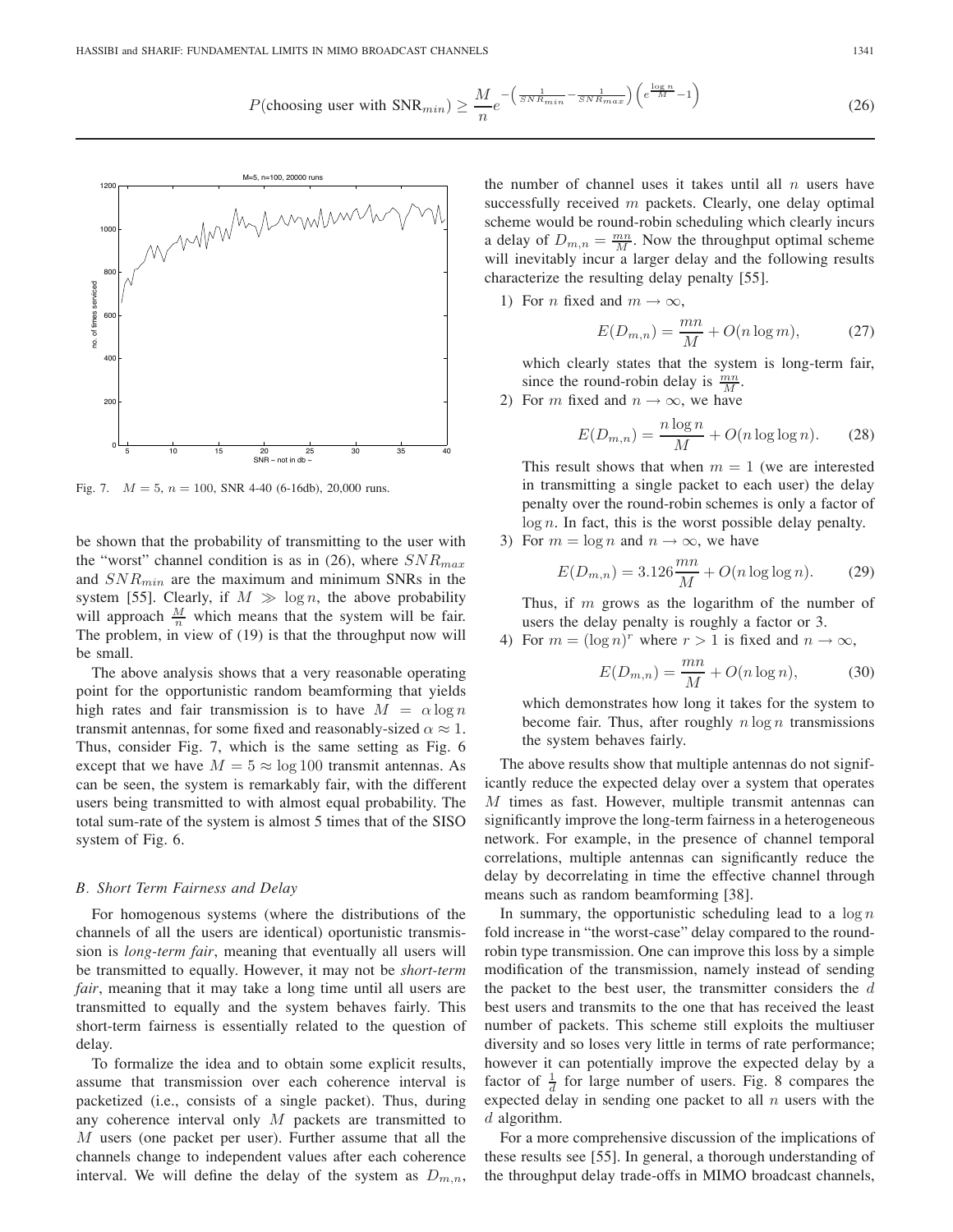

Fig. 8. Sum-rate versus the number of users in a system with  $M = 2$  and  $\alpha = 0.5$ 

especially when we have random arrival rates for packets at the transmitter, as well as temporal correlation of the channels is a very important open problem.

## VII. DIFFERENTIATED RATE SCHEDULING

In homogenous networks, the sum-rate point is a symmetrical point on the boundary of the capacity region and so treats all the users equally. In systems which are provisioned to provide differentiated services to different users, the transmitter has to give different services (or rates) to different subsets of receivers, and yet at the same time, maximize the throughput (see e.g., [22] for a discussion of the SISO case). Giving differentiated rates to users clearly means operating at non-symmetrical boundary points of the capacity region. As mentioned earlier, this problem can, in principle, be solved since the duality to the MAC allows one to attain any point on the capacity region.

However, since this solution requires full CSI at the transmitter and potentially prohibitive computations when the number of users is large, an important goal is to develop *simple* schemes, that require very *little* CSI, give *differentiated rates* to the users, and that operate *close* to the boundary of the capacity region. We will also be interested in quantifying the rate loss, compared to the sum rate, for various differentiated rate schemes.

#### *A. Basic Problem*

We are interested in giving different rates to the different users. Thus, assume that the  $n$  users are divided into  $K$  groups, each with  $\alpha_k n$  users  $(\sum_{k=1}^K \alpha_k = 1)$  and each require a different rate. In particular,  $R^k/R^K = \beta_k$ ,  $k = 1, ..., K - 1$ , where  $R^k$  is the rate required for group k and  $\beta_k$  represents the rational rate requirements. The problem we are interested in is solving

$$
\max \sum_{i=1}^{n} R_i
$$
  
subject to 
$$
\frac{R^k}{R^K} = \beta_k, \quad k = 1, \dots, K - 1
$$

where  $R_i$  denotes the rate of the *i*'th user for  $i = 1, \ldots, n$ and  $R^k$  corresponds the rate of any user in group k for  $k =$  $1,\ldots,K$ .

## *B. Time-Division Opportunistic (TO) Beamforming*

Assume we divide each coherence interval into  $K$  slots of duration  $t_k$  each,  $k = 1, ..., K$ . During the k-th subinterval the transmitter performs opportunistic beamforming to *only* the  $\alpha_k n$  users in the k-th group. It is not hard to convince oneself that to satisfy the rational rate constraints, we must have

$$
\frac{t_k}{T} = \frac{\alpha_k \beta_k}{\sum_{l=1}^K \alpha_l \beta_l}, \quad k = 1, \dots, K
$$
 (31)

We now have the following result [51]

$$
C_{tdob} = C_{sum} + \Theta(\frac{1}{\log n}),\tag{32}
$$

where  $C_{tdob}$  represents the sum-rate for the time-division opportunistic scheme7. In particular, C*tdob* approaches C*sum* as n grows, indicating that there is little loss compared to the sum rate point even though we are providing the users with different rates.

#### *C. Weighted Opportunistic (WO) Beamforming*

Here we weigh the SINR of each user according to its group by a weight  $\mu_k$ ,  $k = 1, \ldots, K$ . Then during each coherence interval, the transmitter assigns the  $M$  random beams to the M users that have the largest *weighted* SINR.

In the WO beamforming scheme there are two questions to be answered. First, how to determine the weights such that the rational rate constraints are met. Here, unlike the TO case, the answer is not trivial. And second, what is the rate loss compared to the unconstrained sum-rate capacity of the broadcast channel itself.

The first question is answered by setting [51]

$$
\mu_k = 1 + \frac{\log \beta_k}{\log n - (M - 1)\log \log n}.
$$
 (33)

and the second by

$$
C_{wob} = C_{sum} + O(\frac{1}{\log n}),\tag{34}
$$

where  $C_{wob}$  is the sum-rate for the weighted opportunistic scheme. Note again that there is no asymptotic loss compared to the sum-rate capacity. However, the convergence rate is faster than the TO scheme and the performance is generally better.

To gain some insight into the performance of the schemes described, we present a simple simulation result in this section. We consider the case of  $K = 2$  groups of equal size and require that  $\frac{R^1}{R^2} = \beta_1 = 2$ . Finally, we assume  $M = 2$ <br>transmit artennes at the heap at tion  $\frac{P}{P} = 1$  (so that the transmit antennas at the base station,  $\frac{P}{M} = 1$  (so that the system operates at 0 db) and vary the number of users from  $n = 50$  to  $n = 5000$ . Figure 9(a) shows the ratio of the rates of

<sup>7</sup>Here</sup>  $g(x) = Θ(f(x))$  implies that  $α_2 ≤ \lim_{x\to\infty} |\frac{g(x)}{f(x)}| ≤ α_1$  where and  $α_2$  are two constants independent of *n*. Similarly  $a(x) = O(f(x))$  $\alpha_1$  and  $\alpha_2$  are two constants independent of n. Similarly  $g(x) = O(f(x))$ implies that  $\lim_{x \to \infty} |\frac{g(x)}{f(x)}| \leq \alpha_1$ .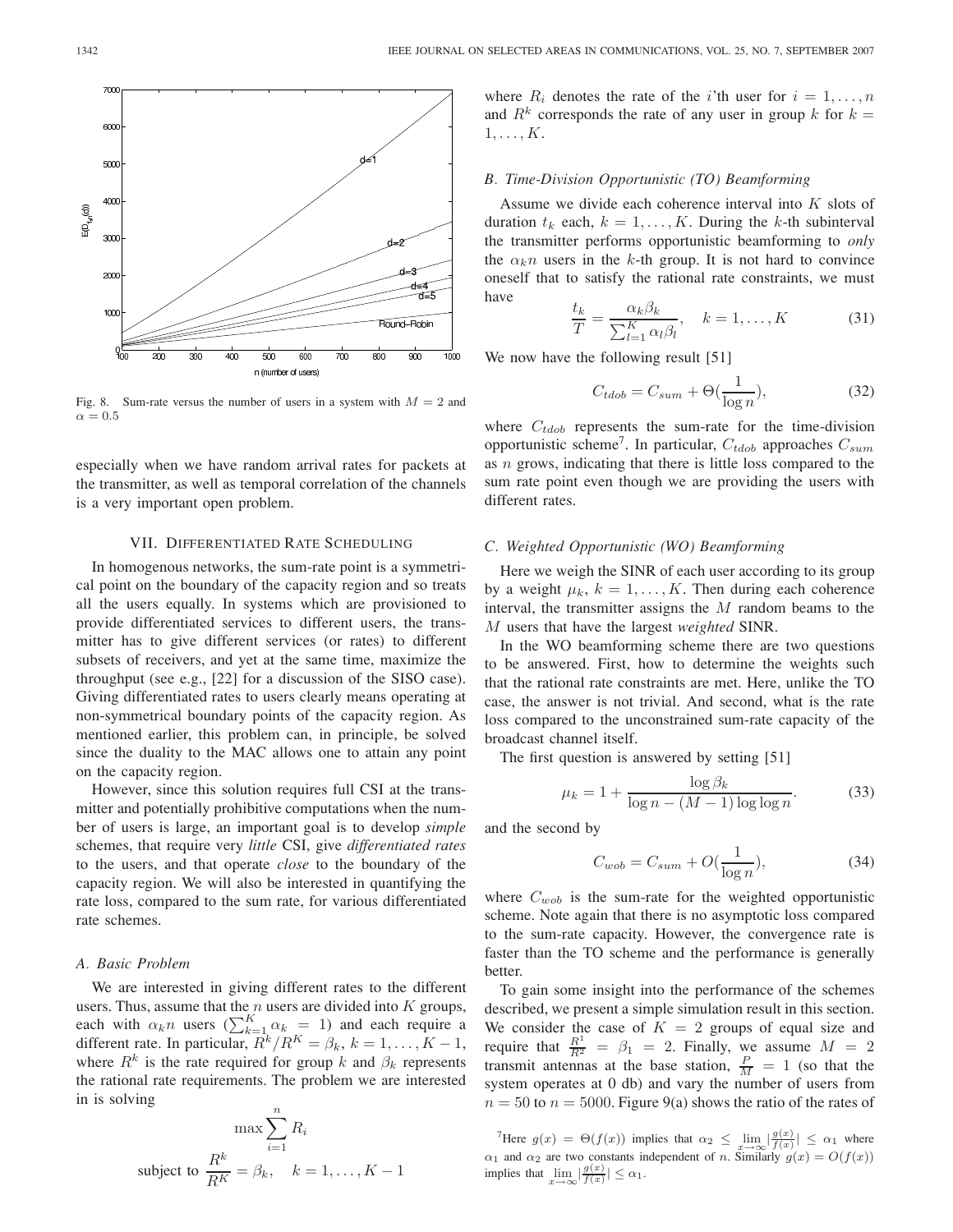two users in the two different groups when WO beamforming is used with  $\mu_1$  and  $\mu_2$  as in (33). As n increases the ratio converges to the desired value. In Figure 9(b) the sum rate of the WO and TO schemes are plotted and compared to that of the unconstrained opportunistic scheme in which the users are not divided into groups. For reference, we also plot  $M \log \log n + M \log \frac{P}{M} = M \log \log n$  (since  $\frac{P}{M} = 1$ ). The throughputs all converge to  $M \log \log n + M \log \frac{P}{M}$ , though the convergence rate is quite slow. Finally, we remark that the WO scheme outperforms the TO scheme, and has negligible performance loss compared to the unconstrained opportunistic scheme.

## VIII. CONCLUSION

In this paper we studied some of the fundamental limits of Gaussian MIMO broadcast channels. In particular, we focused on the high power regime and on the many user regime and generally observed a throughput that linearly increases with the number of transmit antennas. We also studied the behavior of the throughput as a function of other system parameters such as the number of users, the number of receive antennas per user, and the total transmit power. We also studied the effect of channel state information on the results and mentioned some promising schemes that require only minimal CSI and are based on opportunistic transmission. We looked at issues of channel estimation errors, spatial correlation, and touched upon issues of fairness, delay and differentiated rate scheduling. Although all this was done at a high level, the hope is that it will give some insight into the capabilities and limitations of Gaussian MIMO brodcast channels.

#### **REFERENCES**

- [1] T. Cover, "Broadcast channels," *IEEE Trans. Inform. Theory*, vol. 18, no. 1, pp. 2–14, Jan. 1972.
- [2] T. Cover, "Comments on broadcast channels," *IEEE Trans. Inform. Theory*, vol. 44, no. 9, pp. 2524–2530, September 1998.
- [3] P. Bergman, "Random coding theorem for broadcast channels with degraded components," *IEEE Trans. Inform. Theory*, vol. 19, no. 3, pp. 197–207, Mar. 1973.
- [4] G. Caire and S. Shamai, "On the achievable throughput of a multiantenna Gaussian broadcast channel," *IEEE Trans. Inform. Theory*, vol. 49, no. 7, pp. 1691–1706, July 2003.
- [5] P. Viswanath and D. N. Tse, "Sum capacity of the vector Gaussian broadcast channel and downlink-uplink duality," *IEEE Trans. Inform. Theory*, vol. 49, no. 8, pp. 1912–1921, Aug. 2003.
- [6] S. Vishwanath, N. Jindal, and A. Goldsmith, "Duality, achievable rates and sum rate capacity of Gaussian MIMO broadcast channel," *IEEE Trans. Inform.*, vol. 49, no. 10, pp. 2658–2668, Oct. 2002.
- [7] W. Yu and and John Cioffi, "Sum Capacity of Gaussian Vector Broadcast Channels," *IEEE Trans. Inform. Theory*, vol. 29, pp.439-441, May 1983.
- [8] M. Costa, "Writing on dirty paper," *IEEE Trans. Inform. Theory*, vol. 29, no. 3, pp.439-441, May 1983.
- [9] H. Vishwanathan, S. Venkatesan, and H. Huang, "Downlink capcity evaluation of cellular networks with known interference cancellation," *IEEE J. Select. Areas. Commun.*, vol. 21, no. 5, pp. 802–811, June 2003.
- [10] B. Hochwald and S. Viswanath, "Space-time multiple access: linear growth in the sum rate," in *Proc. of the 40th Annual Allerton Conf.*, 2002.
- [11] H. Viswanathan and S. Venkatesan, "Asymptotics of sum rate for dirty paper coding and beamforming in multiple antenna broadcast channels,' in *Proc. of the 41st Annual Allerton Conf.*, 2003.
- [12] E. Telatar, "Capacity of multi-antenna Gaussian channel," *European Trans. Telecommunications*, vol. 10, pp. 585–595, Nov. 1999.
- [13] T. Marzetta and B. Hochwald, "Capacity of a mobile multiple-antenna communication link in Rayleigh flat fading," *IEEE Trans. Inform. Theory*, vol. 45, no. 1, pp. 139–157, January 1991.
- [14] A. Goldsmith, S. A. Jafar, N. Jindal, and S. Vishwanath, "Capacity limits of MIMO channels," *IEEE J. Select. Areas. Commu.*, vol. 21, no. 5, pp. 684–702, June 2003.
- [15] A. Amraoui, G. Kramer, and S. Shamai, "Coding for the MIMO broadcast channel," in *Proc. IEEE ISIT*, 2003.
- [16] L. Li and A. Goldsmith, "Capacity and optimal resource allocation for fading broadcast channels. I. ergodic capacity," *IEEE Trans. Inform. Theory*, vol. 47, no. 3, pp. 1083–1102, 2001.
- [17] H. Viswanathan, S. Venkatesa, and H. Huang, "Downlink capacity evaluation of cellular networks with known interference cancellation, *IEEE J. Select. Areas in Comm.*, vol. 21, no. 5, pp. 802–811, 2003.
- [18] M. Sharif and B. Hassibi, "On the capacity of MIMO broadcast channels with partial side information," *IEEE Trans. Inform. Theory*, vol. 51, no. 2, pp. 506–522, 2005.
- [19] R. Knopp and P. Humblet, "Information capacity and power control in single cell multiuser communications," *in Proc. IEEE Inter. Conf. Comm.*, vol. 1, pp. 331-335, 1995.
- [20] N. Jindal, S. Vishwanath, and A. Goldsmith, "On the duality of Gaussian multiple-access and broadcast channels" *IEEE Trans. Info. Theory*, vol. 50, no. 5, pp. 768–783, 2004.
- [21] N. Jindal and A. Goldsmith, "Dirty paper coding vs. TDMA for MIMO broadcast channel," to appear in *Proc. IEEE Inter. Conf. Commu., June 2004*.
- [22] N. Jindal and A. Goldsmith, "Capacity and optimal power allocation for fading broadcast channels with minimum rates, *IEEE Trans. Inform. Theory*, vol. 49, no. 11, pp. 2895–2909, 2003.
- [23] N. Jindal and A. Goldsmith, "Finite rate feedback MIMO broadcast channels with a large number of users", in *Proc. IEEE ISIT*, 2006.
- [24] S.P. Boyd and L. Vandenberghe, "Convex Optimization", *Cambridge University Press*, 2004.
- [25] N. Jindal, S. Jafar, S. Vishwanath, and A. Goldsmith, "Sum power waterfilling for Gaussian broadcast channels," in *Proc. 36th Asilomar Conf. on Sig. and Syst.*, 2002.
- [26] G. J. Foschini and M. J. Gans, "On limits of wireless communications in a fading environment when using multiple antennas," *Wireless Personal Commun.*, vol. 6, pp. 311–335, Mar. 1998.
- [27] L. Zheng and D. N. Tse, "Diversity and Multiplexing: A Fundamental Tradeoff in Multiple Antenna Channels," *IEEE Trans. Inform. Theory*, vol. 49, May 2003, pp. 1073-96.
- [28] B. Hochwald, T. Marzetta, and V. Tarokh, "Multi-antenna channelhardening and its implications for rate feedback and scheduling," *IEEE Trans. Inform. Theory*, vol. 50, no. 9, pp. 1893–1909, Sep. 2004.
- [29] B. Hassibi and T.L. Marzetta, "Multiple-antennas and isotropically random unitary inputs: the received density in closed form", *IEEE Trans. Inform. Theory*, vol. 48, no. 6, pp. 1473–1484, June. 2002.
- [30] B. Hassibi and B.M. Hochwald, "How much training is needed in a multiple antennas wireless link?", *IEEE Trans. Inform. Theory*, vol. 49, no. 4, pp. 951–963, April 2003.
- [31] A.J. Paulaj and T. Kailath, "Increasing capacity in wireless broadcast systems using distributed transmission/directional reception", US Patent 5,345,999, 1994.
- [32] M. Andrews, K. Kumaran, K. Ramanan, and A. Stoylar, "Providing quality of service over a shared wireless link," *IEEE Commun. Mag.,* vol. 30, no. 2, pp. 246-251, February 2001.
- [33] E. Yeh and A. S. Cohen, "Throughput and delay optimal resource allocation in multiaccess fading channels," in *Proc. IEEE ISIT*, 2003, pp. 245–245.
- [34] H. Weingarten, Y. Steinberg, and S. Shamai, "The capacity region of the gaussian MIMO broadcast channel," *IEEE Trans. Inform. Theory*, vol. 52, no. 9, pp. 3936–3964, September 2006.
- [35] W. Yu and J. M. Cioffi, "Trellis precoding for the broadcast channel," in *Proc. IEEE Glob. Comm. Conf.*, 2001.
- [36] R. Zamir, S. Shamai, and U. Erez, "Nested linear/lattice codes for structured multiterminal binning," *IEEE Trans. Inform. Theory*, vol. 48, no. 6, pp. 1250–1277, June 2002.
- [37] C. B. Peel, B. Hochwald, and A. L. Swindlehurst, "A vector perturbation technique for near capacity multi-antenna multi-user communication-Part I: Channel inversion and regularization," IEEE Trans. Commun., vol. 53, no. 1, pp. 195–202, Jan. 2005.
- [38] P. Viswanath, D. N. Tse, and R. Laroia, "Opportunistic beamforming using dumb antennas," *IEEE Trans. Inform. Theory*, vol. 48, no. 6, pp. 1277–1294, June 2002.
- [39] M. Sharif and B. Hassibi, "Scaling laws of sum rate using time-sharing, DPC, and beamforming for MIMO broadcast channels," in *Proc. Inter. Symp. on Information Theory*, 2004.
- [40] J. Chul Roh and B. Rao, "Multiple antenna channels with partial feedback," in *Proc. of IEEE ICC*, 2003.